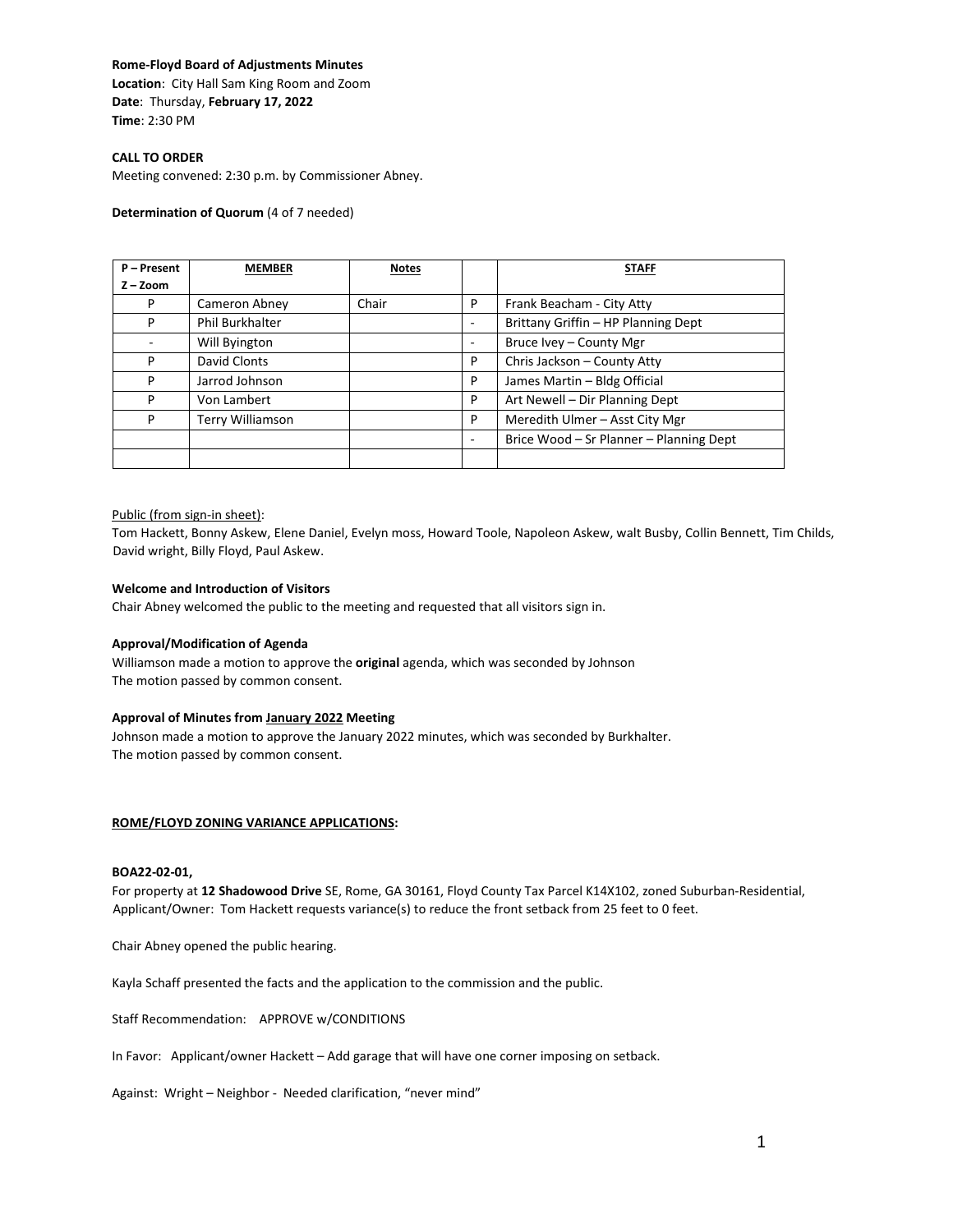Chair Williamson closed the public hearing and opened it up for Commission comments.

Abney – Show us on the picture

Hackett was asked to clarify again: Add onto garage & turn same as front of house, so driveway extends in front of house.

Lambert – Your lot isn't a square; it's a slice of pie shape.

Williamson – Are you okay with what Staff approved?

Beacham – The most the setback is being reduced in any one place is seven (7) feet.

|   | <b>MEMBER</b>   | <b>MEMBER</b>  | <b>MEMBER</b>        |
|---|-----------------|----------------|----------------------|
|   | M - Motion      | $S - Second$   | $AB - Abstractained$ |
| v | Cameron Abney   | Will Byington  | Von Lambert          |
| M | Phil Burkhalter | David Clonts   | Terry Williamson     |
|   |                 | Jarrod Johnson |                      |

Motion to **APPROVE as Staff recommends CARRIED 6-0**

# **BOA22-02-02,**

**For the property at 601 Morgan Dairy Rd SW, Cave Spring, GA 30124, Floyd County Tax Parcels G18003 and G18002A, zoned Agricultural Residential, Applicant/Owner: Alan Hall requests variance(s) to reduce the road frontage to zero feet and reduce the rear setback for the northwestern parcel line from 25 to 12 feet as shown on the provided plat.**

Chair Abney opened the public hearing.

Kayla Schaff presented the facts and the application to the Commission and the public.

Staff Recommendation: APPROVAL

In Favor: Billy Floyd (surveyor) – Settlement Road is not a recognized private rod. All home off this road has 0 road frontage from Morgan Dairy. We are taking three (3) parcels & making two (2) in division of marital assets. Rear setback variance for existing storage container to not hold up process.

Paul Askew – neighbor G18014 (Huntsville, AL) – I do not understand the point of road frontage.

Floyd – Answered Askew question of variance request

Against: None

Chair Abney closed the public hearing and opened it up for Commission comments.

Newell – Explained purpose of sixty (60) feet road frontage, parcels grandfathered in without road frontage. Now needed to merge parcels.

Askew – How long has sixty (60) feet been in place?

Newell – Summer 2001

Beacham – This was the way it was before code was adopted. Now that a change must be made, it must go through this Board. Clonts – This does not give way to create development, like subdivision. That is not what this step implies. More work & approvals would have to be done.

| <b>MEMBER</b>                  |   | <b>MEMBER</b>           | <b>MEMBER</b>        |
|--------------------------------|---|-------------------------|----------------------|
| <b>M</b> - Motion $S - Second$ |   | $F$ – For $A$ - Against | $AB - Abstractained$ |
| Cameron Abney                  | v | Will Byington           | Von Lambert          |
| <b>Phil Burkhalter</b>         |   | David Clonts            | Terry Williamson     |
|                                | M | Jarrod Johnson          |                      |

Motion to **APPROVE** as submitted **CARRIED** 6-0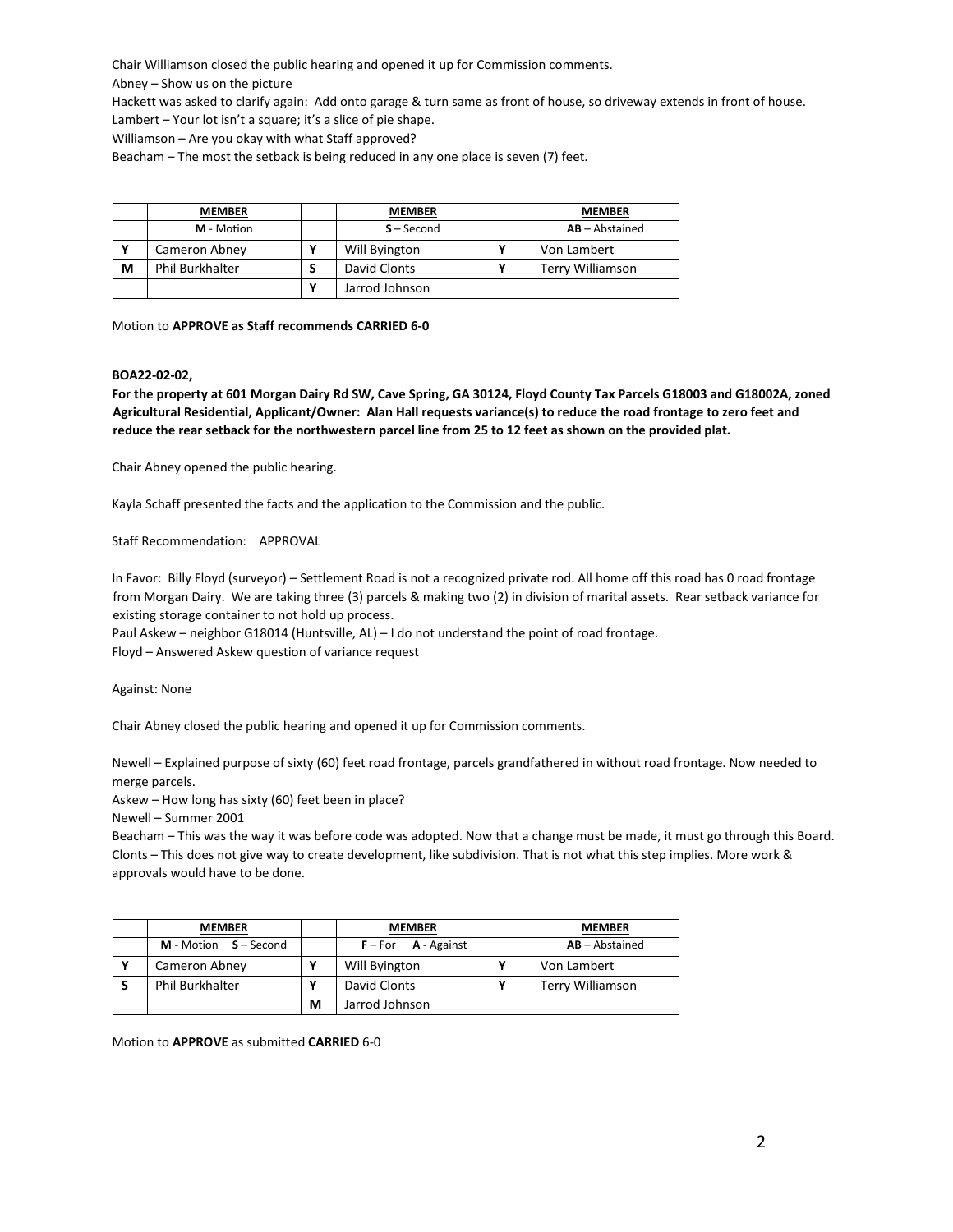## **BOA22-02-03,**

For the property at **0 Simpson Road**, Rome, GA 30161, Floyd County Tax Parcel J12W002, zoned Agricultural Residential, Applicant/Owner: Howard Toole/Rome Radio Partners LLC, requests variance(s) to reduce the road frontage to zero feet for the proposed parcel.

Chair Abney opened the public hearing.

Kayla Schaff presented the facts and the application to the commission and the public.

Staff Recommendation: APPROVAL

In Favor: Howard Toole/Rome Radio Partners (RRP) applicant – Submitted additional information packet. Site here since 1947. No change in development. RRP leased property since 1947, & now can buy, but no road frontage.

Motion to **ACCEPT** adding additional information packet **CARRIED** 6-0

| <b>MEMBER</b>          |   | <b>MEMBER</b>  |   | <b>MEMBER</b>        |
|------------------------|---|----------------|---|----------------------|
| M - Motion             |   | $S - Second$   |   | $AB - Abstractained$ |
| Cameron Abney          |   | Will Byington  | М | Von Lambert          |
| <b>Phil Burkhalter</b> | v | David Clonts   |   | Terry Williamson     |
|                        | S | Jarrod Johnson |   |                      |

Billy Floyd (Surveyor) – Berry owns the land all around. Towers have wires 170 feet radial all around property. Property is only for the radio towers.

#### Against: None

Chair Abney closed the public hearing and opened it up for Commission comments.

| <b>MEMBER</b>          |   | <b>MEMBER</b>  | <b>MEMBER</b>           |
|------------------------|---|----------------|-------------------------|
| M - Motion             |   | $S - Second$   | $AB - Abstractained$    |
| Cameron Abney          |   | Will Byington  | Von Lambert             |
| <b>Phil Burkhalter</b> |   | David Clonts   | <b>Terry Williamson</b> |
|                        | M | Jarrod Johnson |                         |

Motion to **APPROVE** as submitted **CARRIED** 6-0

#### **BOA22-02-04,**

For the properties at **0 Kayla Drive & 0 Eagle Drive**, Rome, GA 30165, Floyd County Tax Parcels F13Y064B1 F13Y064B F13Y064B2 F13Y064B3 F13Y064B5 F13Y065 F13Y065A F13Y065B F13Y065C F13Y065D F13Y065E F13Y065F F13Y065G F13Y065H F13Y065I F13Y065K F13Y065L, zoned Suburban-Residential, Applicant/Owner: K.C. Homes, Inc. requests variances(s) to reduce the front setbacks from 25 feet to 15 feet & rear setbacks from 25 feet to 15 feet.

Chair Abney opened the public hearing.

Kayla Schaff presented the facts and the application to the Commission and the public.

Staff Recommendation: APPROVAL

In Favor:

Walt Busby/KC Homes – Subdivision began in 2006. That was aborted. After clearing lots, parcels have big drop off in rear.

Busby submitted additional documents.